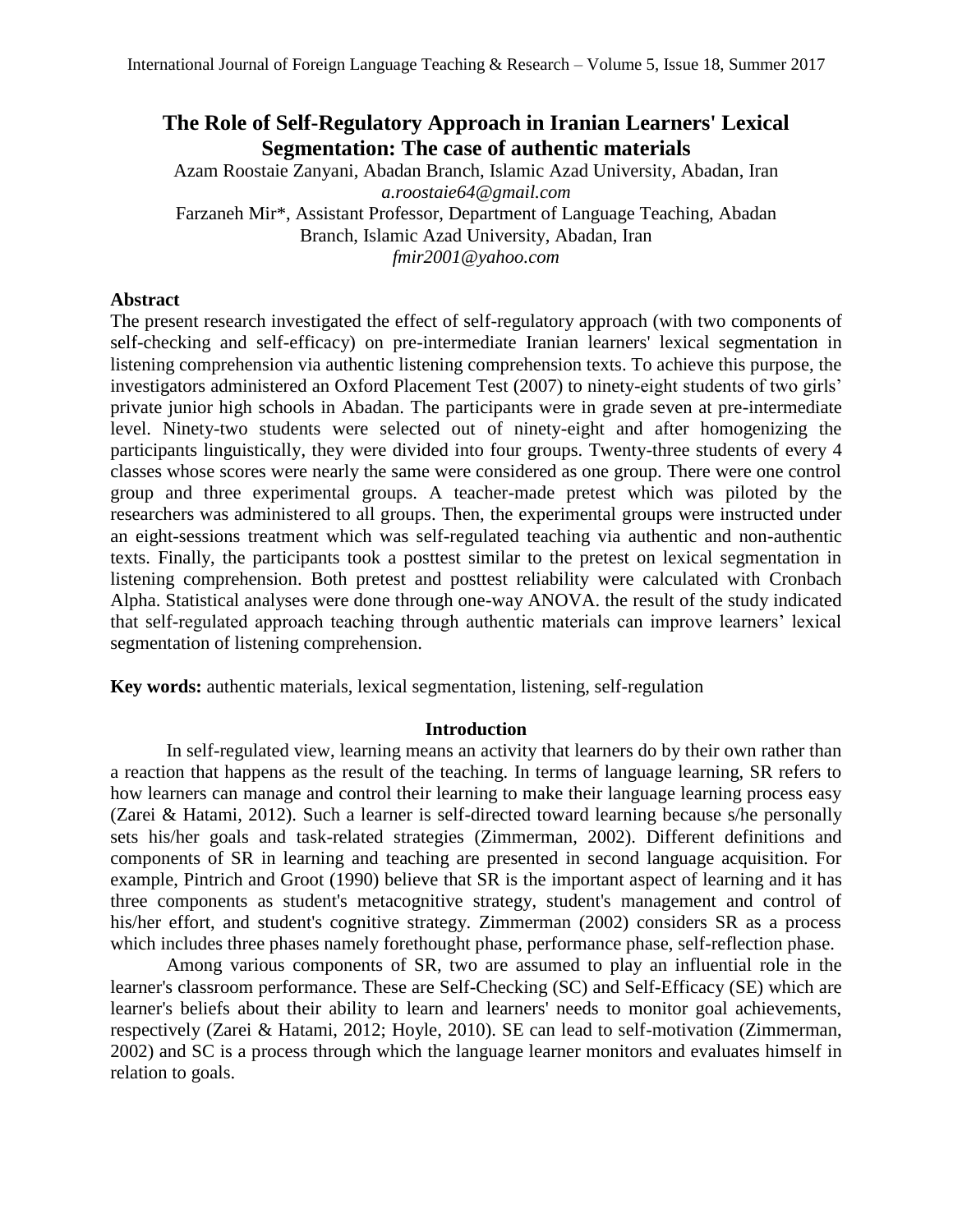In addition, listening in language classes is an essential activity since it provides input and input leads to understanding. This input-providing source possesses specific features that can distinguish it from other sources of linguistic information. These differences lie in the way speech is presented in spoken texts. The raw material of listening is connected speech. The connected speech is not clearly comprehensible to non-native speakers, particularly at early stages of language learning (Sehellekens, 2007). Therefore, the segmentation of connected speech into lexical units is needed for language learners to follow the text and understand its content. Lexical segmentation is the process of recognizing and identifying the boundaries between words in spoken natural languages. Paying attention to syllables which carry stress is helpful for learners in segmentation. Therefore, it is important for language learners to be able to recognize where words begin and end.

These connected speech with native-like rate mostly exist in such authentic materials as commercials and news. In English classes in which non-authentic materials are usually used, learners do not have direct contact with the native-rate form of language of the target language society and they may face too much difficulty in understanding native speakers' spoken language. Using authentic materials which contain natural language can provide learners with an opportunity to encounter in real language, hence requiring much effort in lexical segmentation on the learner's side.

Several studies have been done on the effect of self-regulatory approach and mastery of different language skills and components. Fatemi, Alishahi, khorasani and Seifi (2014) did a research on the relationship between EFL learner's listening comprehension and their SR. The result indicated that teaching listening comprehension by a self-regulatory approach can enhance language achievements of the learners. Latifi, Tavakoli and Dabagh (2014) did a similar research but the result was somehow different. The result indicated that both high and low skilled participant of experimental group achieve a significant improvement after treatment.

Although these bodies of research have been conducted on the area of SR and language learning skills, little attention has been paid to the interaction between the material type (authentic or non-authentic) and SR teaching and this impact on skill improvement. And in Iran no research has been done in the area of lexical segmentation in listening through authentic materials via a SR method. So, this study will investigate the effect of self-regulatory approach (with two components of self-checking and self-efficacy) on EFL pre-intermediate learners' lexical segmentation in listening comprehension via authentic listening comprehension texts.

#### **Review of Literature**

Self-Regulation (SR) refers to when an individual can govern and control himself without outside influence and assistance (Hoyle, 2010). Some students understand important concepts easily and seems motivated whereas some students struggled to understand. Theoretical base of SR emerges from psychology, metacognitive and social cognitive theories. Psychology is a science in which individual differences is viewed as one important topic. Metacognition in SR is defined as the awareness of one's own thinking and social cognition refers to social influences on individuals' developments of SR (Zimmerman, 2002).

The practical studies on SL may help language learning and teaching. Fatemi, Alishahi, Khorasani and Seifi (2014) conducted one study on the relationship between EFL learners' SR and their listening comprehension. They concluded that teaching listening comprehension through SR approach can increase language achievement of learners who can regulate their listening comprehension better. So, teachers should use SR approach to improve students' listening comprehension. Another research (Latifi, Tavakoli & Dabaghi, 2014) was also done on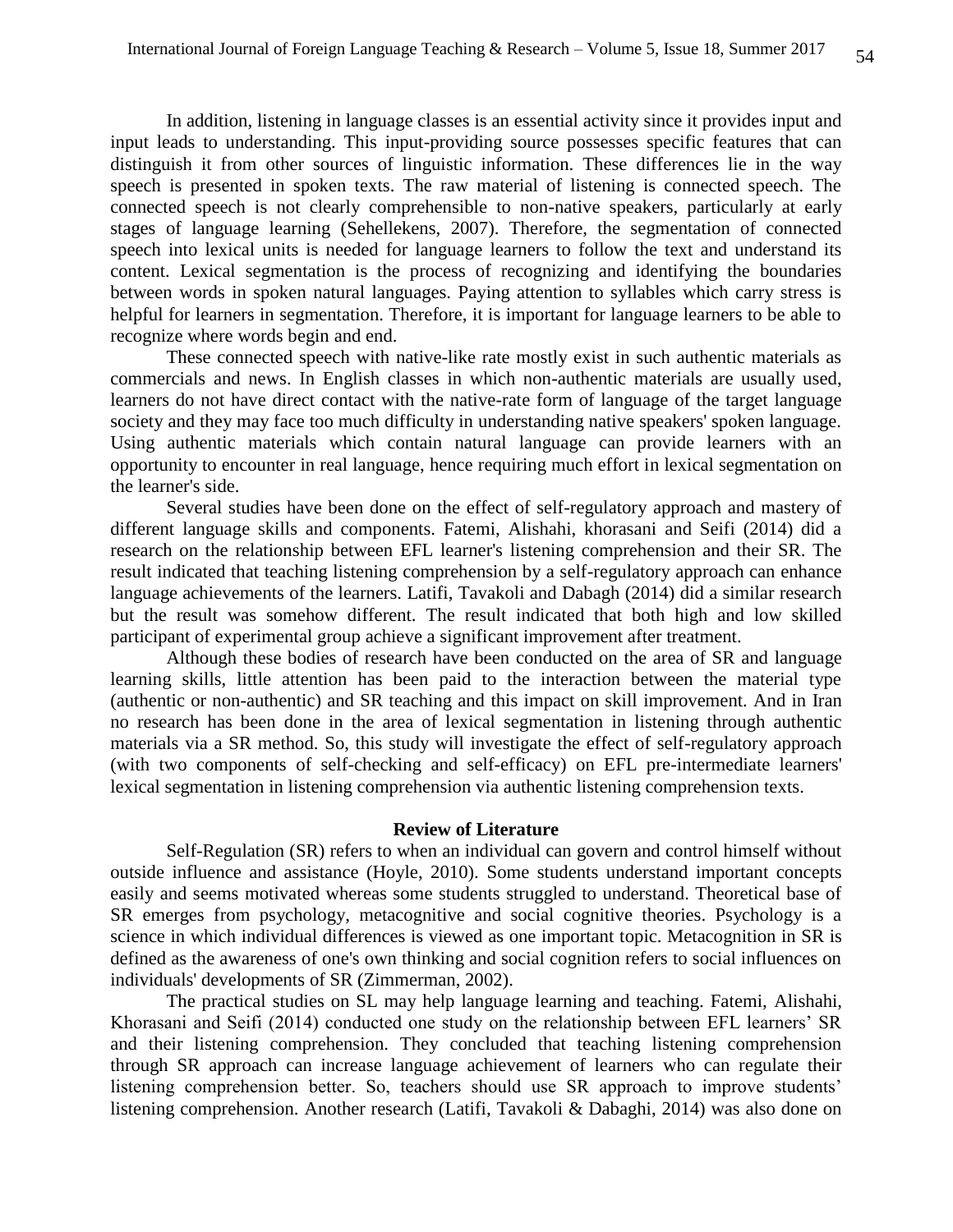listening comprehension in relation to SR approach. This study tried to investigate the effectiveness of an SR approach on the improvement of listening comprehension ability of EFL learners. They concluded that there was a significant difference between all groups, and that treatment was greatly efficient. So, training language learners through unedited movies cause to progress in compare to pedagogical movie.

Mareschal, Vandergrift, and W. Slater (2007) investigated the effects o f a process-based, self-regulatory approach to second language listening instruction on language learners' metacognitive awareness. They provide detailed insights into the components of metacognitive, self-regulatory, and strategic knowledge, as well as individual listener characteristics, which influence L2 listeners' comprehension, and into the intricate interrelationships among these factors.

Shine (2015) did not work on one of the skills and SR like previous mentioned researches. This researcher worked on academic achievement of primary school students. He investigated the effect of self-regulated learning strategy and self-efficacy on academic achievement of learners. By analyzing the data gathered by using these scales, it was revealed that the relationship between variables were significant and it was unfolded that self-efficacy was the only significant predictor variable to academic achievement of primary school students while SR and cognitive strategy use were not being significant predictor like self-efficacy. Overall, this research has indicated that self-efficacy, SR and strategy use largely improve students' academic achievement. So, parents and teachers should increase children's' self-efficacy and self-regulated learning strategy by creating supportive environments.

Pintrich and De Groot (1990) explored the relationship between motivational orientation, self-regulated learning and classroom academic performance. The result indicated that both motivational and self-regulated learning components are very important in the classroom academic performance model which was investigated in this research. Students' participation in self-regulated learning was strongly related to students' self-efficacy beliefs. But these motivational beliefs are not sufficient for successful performance at the same time. Self-regulated learning components seemed to be more related and effective in performance.

The results of the following experimental study done on the area of SR was in opponent with the results of the previous mentioned studies. A study done by Zarei and Hatami (2012) investigated the relationship between Iranian EFL learners' self-regulated learning components and vocabulary knowledge and reading comprehension. To this end, 250 TEFL students were selected as participant. And two already stablished vocabulary and reading comprehension of TOEFL and the Persian version of SR Trait Questionnaire were administered. The data that was obtained through these instruments were analyzed via Pearson correlation procedure. And the findings showed mixed result. The findings indicated that the relationship between self-regulated components (planning, self-checking, effort, self-efficacy) and vocabulary knowledge were not significant but the relationship between these components and reading comprehension knowledge of learners were mixed. The relationship between self-checking, effort and reading comprehension were significant but the relationship between planning and self-efficacy were not significant.

The following researches were conducted in the area of authentic materials. Barekat and Nobakht (2014) investigated the effects of authentic and non-authentic materials in cultural awareness training on the listening comprehension ability of EFL learners. The analysis of the data indicated that the authenticity of materials and listening comprehension ability are tightly related and listening comprehension abilities has improved by authentic materials. The findings indicated that the listening ability of participants in the experimental group has improved more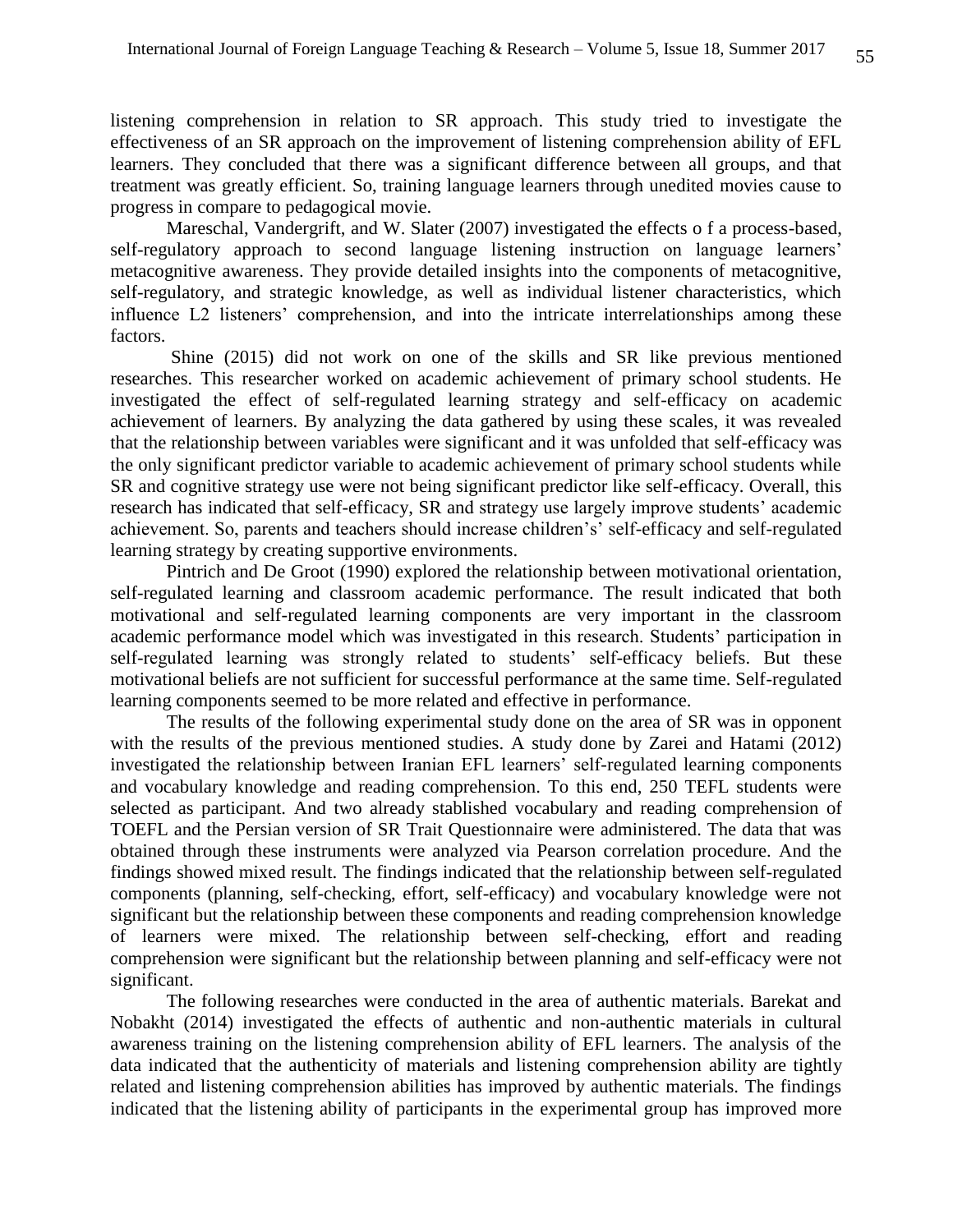than participants in control group. So, authentic materials in improving the listening comprehension ability of EFL learners.

Ghaderpanahi (2012) tried to explore the influence of authentic aural materials on listening ability of EFL learners. The comparison of the results of the pretest and posttest and the analysis of the interviews and questionnaires indicated that using authentic materials in the EFL classroom cause to improve EFL students' listening comprehension ability, in conclusion, this study approved that listening comprehension ability of EFL learner were improved after exposure to authentic materials in the classroom. So, for this reason the teachers should use authentic listening materials in the classroom.

Kilic and Ilter (2015) conducted a research to see whether authentic materials have a positive effect on developing the attitudes of  $12<sup>th</sup>$  grade EFL students. Results showed that there was no significant difference between the means of two groups. And the mean of experimental group in posttest was higher than control group. So, those who were received authentic materials maintained positive attitudes toward listening English than those who were not received authentic materials. In conclusion, using authentic materials were effected learners' attitudes positively and were fostered students' attitudes in EFL classes.

In contrast with all previously mentioned researchers, Vossoughi and Morad (2010) investigated the possible significant difference between authentic listening materials and simplified version of listening materials in terms of listening comprehension of Iranian EFL learners. The result showed that the simplified listening materials were more effective because listeners of simplified materials scored significantly higher than the listeners of authentic materials. And also the results of obtained data of questionnaires showed that there was no significant difference between two groups in terms of motivation. In conclusion, the teachers should be quiet explicit with beginner learners, but should be natural and implicit as learners improved.

The above studies were carried out to exhibit the role of SR in learning a foreign or second language, especially in mastering language skills. Although the results obtained from different previous studies have shed some light on the area of self-regulated approach and its effects on language learning skills, they are controversial. And, there are many important things that can be effective in relation to self-regulatory approach and lexical segmentation of listening comprehension, such as the kind of materials which are used. In Iran few researches have generally been done on the effects of authentic materials on listening comprehension. Nevertheless, almost no research has been conducted on the area of SR in relation to authentic materials and lexical segmentation in listening comprehension. Therefore, this study will explore the role of SR factors on EFL intermediate learners' lexical segmentation in listening comprehension in the case of authentic materials.

## **Research questions**

Regarding the stated problem, the objective and the significance of the study, the following questions and hypotheses were formed:

RQ1. Does a self-regulatory approach affect lexical segmentation in listening comprehension among Iranian pre-intermediate EFL learners?

RQ2. Does a self-regulatory approach affect the lexical segmentation in listening comprehension dealing with authentic materials?

RQ3. Is there any significant difference between self-efficacy and self-checking regarding the SR approach in lexical segmentation of listening comprehension?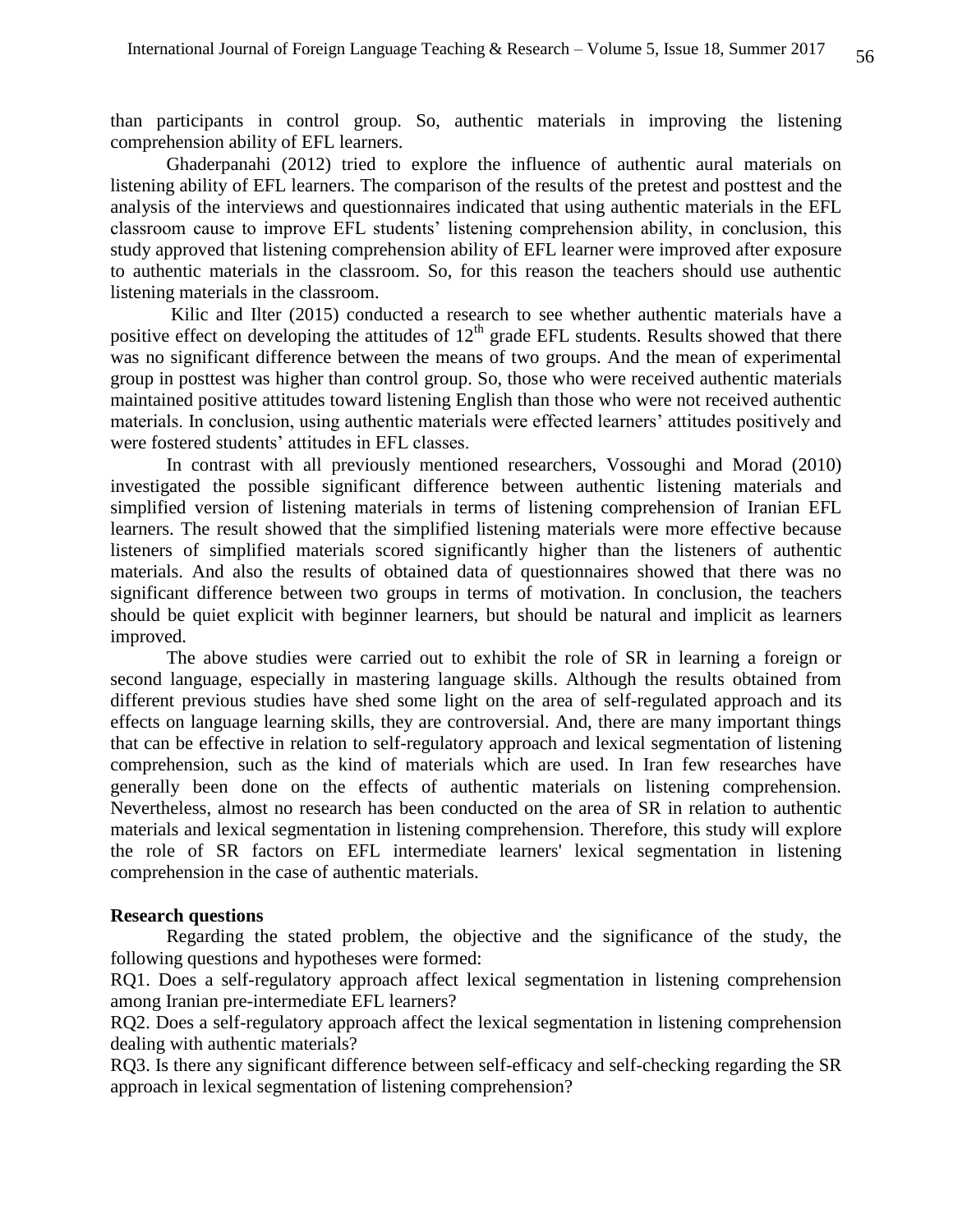#### **Method**

## **Participants**

Due to the educational prohibitions of public schools, this quasi-experimental research required an available sampling. The research method of the study was experimental as it investigated the effects of one independent variable (SR approach) on one dependent variable namely lexical segmentation. The probable effects of the independent variable were also measured with a moderate variable which was the role of authentic materials. The participants were 14 to 15 years old and They were chosen from grade 7 since the formal language education in Iran starts from this grade. The students of private schools had already started learning English in elementary schools. So, the grade seven students of junior private high schools were considered as the pre-intermediate participants. The participants were 98 students of junior high school which were selected from the two private girls' junior high schools. Four available classes were selected from the two schools. The Oxford Quick Placement Test (OQPT,2007) that consisted of sixty multiple-choice items was administered in order to make the participants homogenized in terms of their proficiency level. The learners who met the band score at the preintermediate level (between 24 and 30) were selected (92 out of 98 students). Each group consisted of 23 participants. Each class was randomly considered as one participant group.

#### **Materials**

The authentic materials presented in the audio or visual modes including short headline reports, audio and video commercials, and short weather forecasts. The tasks were simple and relatively undemanding, and it is important to pre-teach key vocabulary so as to prevent the participants panic and make authentic materials much easier for a pre-intermediate level. The non-authentic materials were parallel with their authentic counterparts regarding the topic and the content because they needed to yield correct and real data. Both authentic and non-authentic videos and audios were suitable for kids and pre-intermediate level because the websites from which the videos and the audios were obtained had already determined the levels of the materials.

#### **Instrumentation**

The first instrument which used in order to linguistically homogenize the samples is The Oxford Quick Placement Test. The learners who met the band score at the pre-intermediate level (between 24 and 30) were selected as participants. Two tests of listening comprehension were given to the participants to compare their performance before and after the treatment. These listening tests included items to evaluate listening lexical segmentation. Items needed the participants to recognize the boundaries between the words and even the letters or the sounds among the utterances that they were listening to. All the dictation, completion and multiplechoice items required the participants to segment the letters and the words. Each test included 60 items, 20 multiple choices, 20 supplement as well as 20 dictation items, that included sentences in which some words had missing letters. All these items were accompanied with one authentic video and one non-authentic audio file to measure the participants' listening comprehension ability. Since these tests of listening were made by the researcher, based on the taught materials, they had to be piloted in advance.

The listening test was given to a group of students that were similar to the participants regarding proficiency level and age. The obtained data were analyzed by Cronbach Alpha to measure the reliability of the test since the items of the listening test were of different types. The obtained result was about 0.87 which showed that the test was reliable. And, the test face and content validity were obtained through consulting with three experts as the inter-raters. Two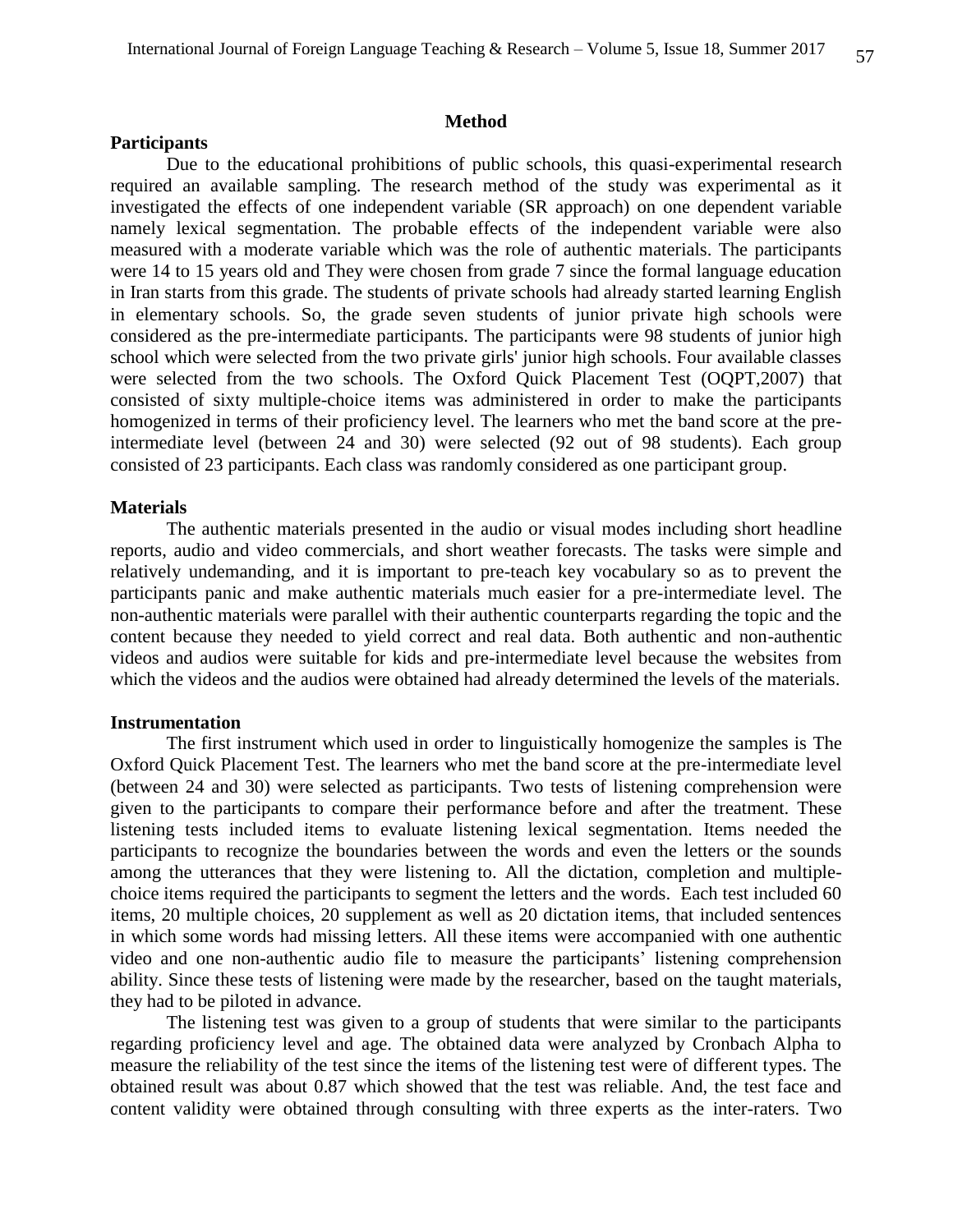checklists of self-checking and self-efficacy which were standard and were translated into Persian were given to the participants in order to evaluate their SR. The self-efficacy checklist was extracted from the Motivated Strategies for Learning Questionnaire (MSLQ, 1990) which contains 8 questions on participants' beliefs about their ability to learn. The self-checking checklist devised by Alberta Learning Organization (2013) which includes 7 items on learners' ability to monitor and check themselves was employed, too. In order to make the translated version of checklists reliable and valid, back translation method was used by the researcher.

## **Procedure**

After homogenizing the participants, the researcher divided them into four groups based on random sampling method. Twenty-three students of each 4 classes whose scores were nearly the same considered as one groups. There were one control group and three experimental groups. All tasks in all participant groups were the same. The treatment included the tasks which were on the basis of the Richards & Burns' (2012) book with the title of *Tips for teaching listening* containing pre-listening phase, listening phase and post listening phase. It is worth mentioning that in all these phases the researchers used both English and Persian as the medium of instruction.

## **Pre-listening Phase**

The pre-listening phase contained the following features:

**1-** activating background knowledge by talking about the main theme of audio or video and asking students to talk about what they know about the materials (video and audio they would listen to).

**2-** providing the learners with the necessary and difficult vocabulary, specially in the case of authentic texts, and asking them to make English sentence with the words and predict the content of the video or the audio text. To make this prediction easy for them, the researcher asked them to do it with simple words or sentences in English. They were also allowed to make predictions through their first language as asking them to use English could have been a linguistic barrier to express their prediction.

## **Listening Phase**

The listening phase contained graded tasks and addressed the student's difficulties and misunderstandings regarding recognizing words in the utterances. In the graded tasks, the participants were asked to do simple activities the first time the audio or video was played, and then the participants were asked to do more complex activities when the audio or video was played again. For example, the participants were asked to listen and list the four main directions (north, south, east, west). Then, provided with a map they were asked to listen again and write the weather conditions of each region with the geographic directions. The second step of the listening phase contained playing listening video/audio two times. In each phase, whenever the participants had any difficulty in understanding the text, the instructor would stop the recordings and ask the participants to discuss their different problems and misunderstanding in pairs, in Persian. Then, the investigator would ask the pairs to share their responses in groups and with the whole class.

#### **Post-listening Phase**

Finally, the post-listening phase started which encompassed the listening activities in which the content of listening texts was based on a variety of interesting follow-up activities. The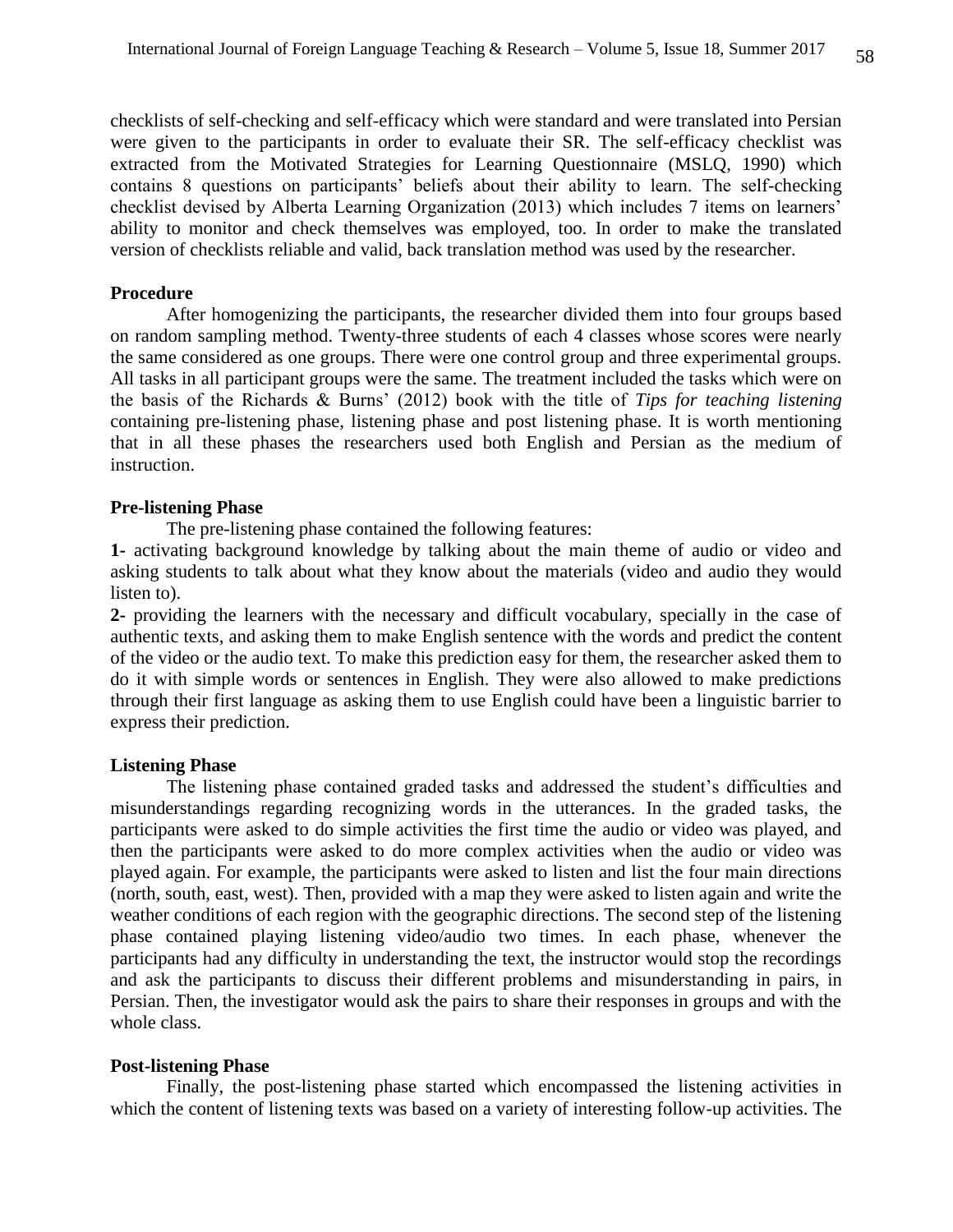recording was again played for the participants while they were received a list of words which were used in the recording. And, the participants were asked to put check mark for the words which they recognized from the recording. Then, the participants were given a list of key words from the text and were asked either to create a simple dialogue, to write a short simple text using the words or to read for the whole class to practice the listening materials and to practice the lexical segmentation of what they had listened to in the video or the audio and in the spoken utterances of the other participants. Regarding self-regulatory approach and the authenticity of the materials, each experimental and the control groups followed the following stages:

Stage one: Experimental group one was under eight-sessions treatment which was selfregulated teaching through non-authentic texts. The self-regulated teaching aimed at making selfregulated learners in terms of self-efficacy and self-checking that to improve the participants' beliefs about their ability to learn in the case of self-efficacy and to help the participants to monitor goal achievements for self-checking. To achieve this goal, the researcher provided the participants with opportunities to observe someone else's successful performance that could help the learner to perform the same task. Observing other participants' successful performance could increase the participants' beliefs that they could master a similar activity. In the present study, when the participants were praised for their effort and hardworking by applauding them or by the use of persuasive words from the researcher, their SE would have increased (Rahimirad & Zareee, 2015). The other way to improve the participants' self-efficacy was to teach the participants how to set realistic goals when they would face problems which cause creating feeling of mastery, hence increasing self-efficacy. The researcher taught the participants to remove negative thoughts about their beliefs towards their ability to master by helping them to recognize the negative thoughts and replacing with positive one. In addition to these ways of teaching, an SE checklist was given to the participants in each session at the end of the class. A checklist was given to the participants to guide them in self-checking during each session of teaching. The selfchecking was taught to the students by asking them to answer the checklist to evaluate the quality of their work in each session.

Stage two: Experimental group two received self-regulated teaching and authentic materials. This treatment was exactly the same as the first one with the use of self-efficacy and self-checking checklists at the end of every session, and with the use of persuading words and removing the participants' negative thoughts and attitudes, but the authentic materials were used. The key vocabulary was taught to the participants before starting t he treatment in order to prevent the participants to get confused and to make authentic materials much easier for the participants to understand.

Stage three: The third experimental group which received non-self-regulated teaching and authentic materials were under 8 ordinary teaching sessions without using self-efficacy and selfchecking checklists. This group were tough through the use of authentic videos and audio texts. The same listening tasks used in stage one and two were practice in this group.

Stage four: The control group was not under the treatment. This group received ordinary teaching through non-authentic materials. The participants of this group did not receive selfefficacy and self-checking checklists at every session. They received ordinary teaching without teaching the procedure aiming at increasing the participants' self-efficacy and self-checking. The same listening tasks used in stage one, two and three were practice in this group.

After the eight treatment sessions, the searcher administered the posttest similar to the pre-test in order to determine the effectiveness of the self-regulated teaching on listening comprehension in the case of lexical segmentation through authentic and non-authentic texts.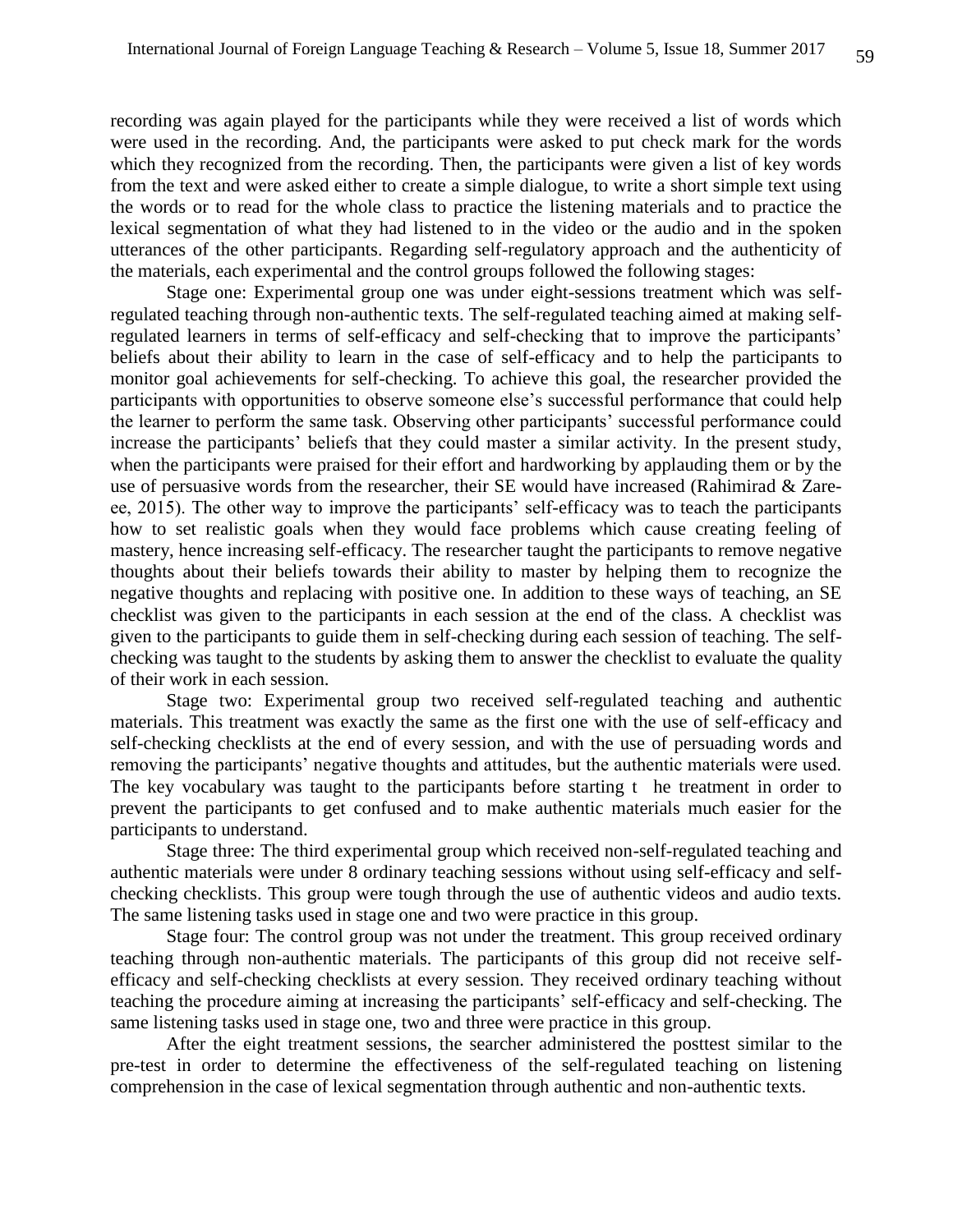## **Data Analysis**

The data collected through the pre and the posttest were analyzed and interpreted in order to test the research questions and hypotheses as well as to reach the objectives of the study. In order to compare the four groups' performance in the pre and the posttest (between group differences), the researcher used One-Way ANOVA since the study involved one independent variable (SR with two levels of SC and SE), one moderate variable (authentic/ non-authentic material) and one dependent variable lexical segmentation through authentic texts (listening comprehension. The Independent sample *t*-test were also used to compare the performance of two self-regulated groups which received self-checking and self-efficacy checklists to see which component of SR (SE / SC) was more effective than the other. And, the Cronbach Alpha was used to measure the reliability of the pre and the posttest.

#### **Result**

|  |  |  | Table 1. One-Sample Kolmogorov-Smirnov Test |  |  |
|--|--|--|---------------------------------------------|--|--|
|--|--|--|---------------------------------------------|--|--|

|                                  |                   |                             |         |                 | Posttest     |         | Postte                          |                                 |             |
|----------------------------------|-------------------|-----------------------------|---------|-----------------|--------------|---------|---------------------------------|---------------------------------|-------------|
|                                  |                   |                             |         | Pretest of of   |              | Pretest | Posttest                        |                                 | st of       |
|                                  |                   | Pretest of Posttest N.Aut.S |         |                 | N.Aut.S of   |         | of                              | Pretest of                      | Aut,        |
|                                  |                   | cont                        | of cont | $\mathbb{R}$    | $\mathbf{R}$ | Aut.SR  | Aut.SR                          | Aut. N.SR                       | N.SR        |
| $\mathbf N$                      |                   | 23                          | 23      | 23              | 23           | 23      | 23                              | 23                              | 23          |
| Normal<br>Paramete<br>$rs^{a,b}$ | Mean              | 14.4565                     |         | 33.1522 17.5217 |              |         |                                 | 39.7174 14.7174 43.6087 14.1739 | 38.00<br>00 |
|                                  | Std.<br>Deviation | 6.31541                     | 6       | 11.2819 6.58636 |              |         | 7.36519 7.44041 5.79568 8.81451 |                                 | 7.886<br>99 |
|                                  |                   |                             |         |                 |              |         |                                 |                                 |             |
| Most<br>Extreme                  | Absolute          | .151                        | .138    | .084            | .068         | .152    | .105                            | .124                            | .149        |
| Differenc<br>es                  | Positive          | .151                        | .110    | .084            | .063         | .083    | .105                            | .124                            | .149        |
|                                  | Negative          | $-.145$                     | $-.138$ | $-.079$         | $-.068$      | $-.152$ | $-.093$                         | $-.081$                         | $-129$      |
| Kolmogorov-<br>Smirnov Z         |                   | .725                        | .725    | .402            | .324         | .731    | .505                            | .594                            | .712        |
| Asymp. Sig. $(2-$                |                   | .670                        | .670    | .997            | 1.000        | .660    | .961                            | .872                            | .691        |

Note: cont = control N.Aut= Non authentic Aut= Authentic SR= Self-Regulated nu - Additional<br>N.SR = Non Self-Regulated  $\text{cont} = \text{control}$ 

Table 1 shows that the mean index of the control group pretest was about 14.45, the mean score of group one pretest used non-authentic materials and self-regulated approach to teaching approach was about 17.52, the mean score of group two pretest that had authentic materials and self-regulated teaching approach was about 14.71 and the third group which used authentic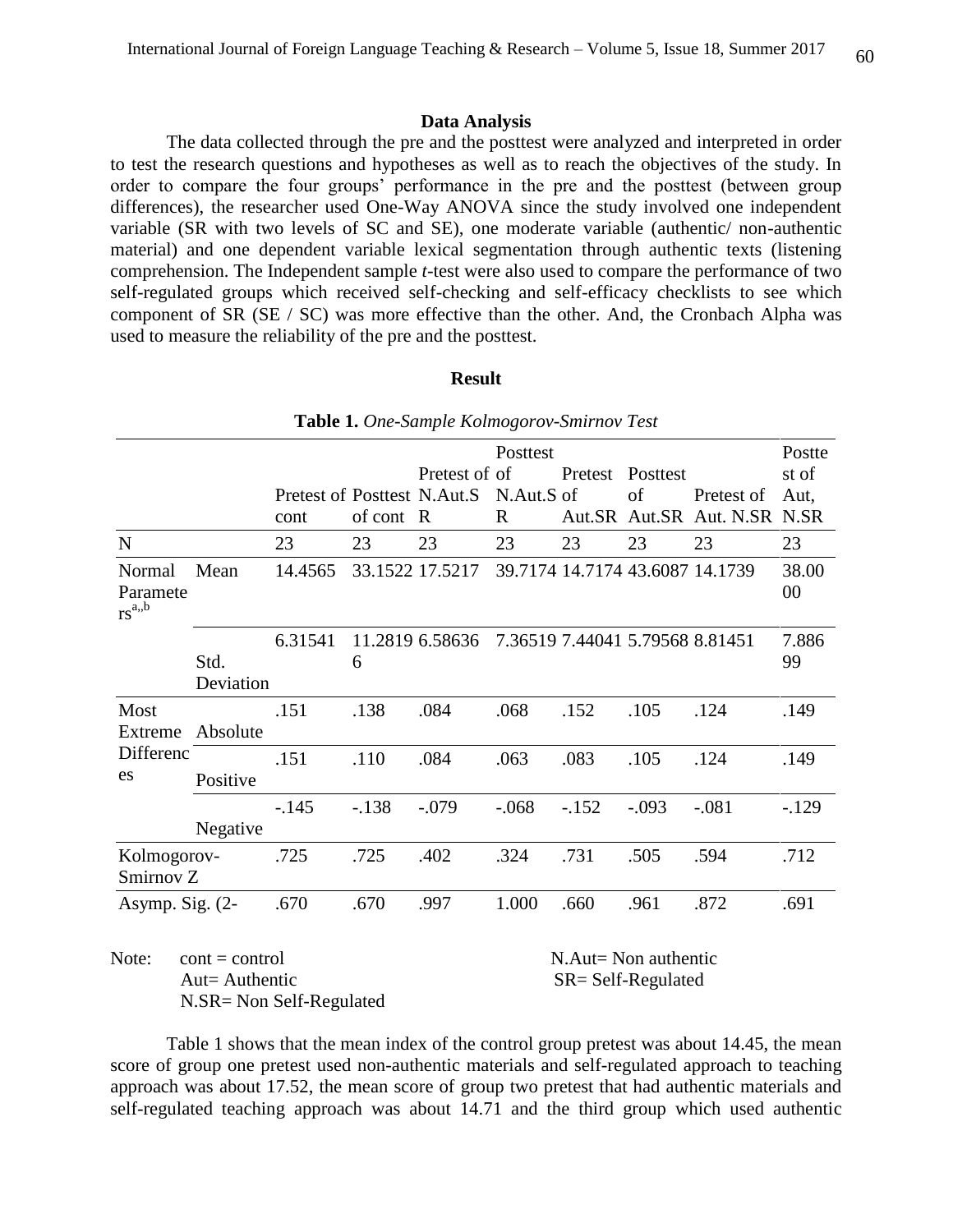materials and non-self-regulated teaching approach had the pretest mean score 14.17. The posttest mean scores of each group were 33.15, 39.71, 43.60 and 38, respectively. So, Table1 indicates that the distribution of the scores is normal.

|                                 | <b>Table 2.</b> Descriptive Statistics (All Groups' Pre-test) |      |                   |               |                       |                                 |         |         |  |  |  |  |
|---------------------------------|---------------------------------------------------------------|------|-------------------|---------------|-----------------------|---------------------------------|---------|---------|--|--|--|--|
|                                 |                                                               |      |                   |               | 95%                   | Confidence<br>Interval for Mean |         |         |  |  |  |  |
|                                 | N                                                             | Mean | Std.<br>Deviation | Std.<br>Error | Lower<br><b>Bound</b> | Upper<br>Bound                  | Minimum | Maximum |  |  |  |  |
| Control<br>group                | 23                                                            |      | 14.4565 6.31541   | 1.31685       |                       | 11.7255 17.1875                 | 5.50    | 29.00   |  |  |  |  |
| N.Aut.SR<br>group               | 23                                                            |      | 17.5217 6.58636   | 1.37335       |                       | 14.6736 20.3699                 | 4.00    | 30.50   |  |  |  |  |
| Aut.SR<br>group                 | 23                                                            |      | 14.7174 7.44041   | 1.55143       |                       | 11.4999 17.9349                 | 2.00    | 25.00   |  |  |  |  |
| <b>N.SR 23</b><br>Aut.<br>group |                                                               |      | 14.1739 8.81451   | 1.83795       |                       | 10.3622 17.9856                 | 1.00    | 41.00   |  |  |  |  |
| Total                           | 92                                                            |      | 15.2174 7.35690   | .76701        |                       | 13.6938 16.7410                 | 1.00    | 41.00   |  |  |  |  |

 Table 2 provides the descriptive statistics of the participants' listening pre-tests in terms of the number of participants (N), mean scores, standard deviations (SD), and the standard errors of mean (SE). It shows the minimum and the maximum scores of the participants in each group and in total. Furthermore, the mean score of the control, first, second and the third experimental groups were 14.45, 17.52, 14.71 and 14.17, respectively. Since, the mean scores cannot show the significant difference between the groups, A One-Way ANOVA was conducted to determine between-groups pretest difference. The result is displayed in Table3.

|                        | <b>Sum</b> | οť |               |       |      |
|------------------------|------------|----|---------------|-------|------|
|                        | Squares    | Df | Mean Square F |       | Sig. |
| Between Groups 166.239 |            |    | 55.413        | 1.025 | 386  |
| Within Groups          | 4759.038   | 88 | 54.080        |       |      |
| Total                  | 4925.277   |    |               |       |      |

**Table 3.** *One-Way ANOVA between-groups (pretest)*

Critical F with df,  $3/88=2.72/P \le 0.05$ /two-tailed

Table 3 indicates there was no significant difference between all groups in the pretest. The critical F at 0.05 two-tailed level of significance with 3/88 degree of freedom is 2.72, but the observed F is 1.02. Since the observed F is less than the critical F, the difference between groups is not significant.

**Table 4.** *Descriptive Statistics (Experimental Groups' Post-test)*

|      | Std | Std. | 95%                               | Confidence Minimu Maxi |   |     |
|------|-----|------|-----------------------------------|------------------------|---|-----|
| Mean |     |      | Deviation Error Interval for Mean |                        | m | mum |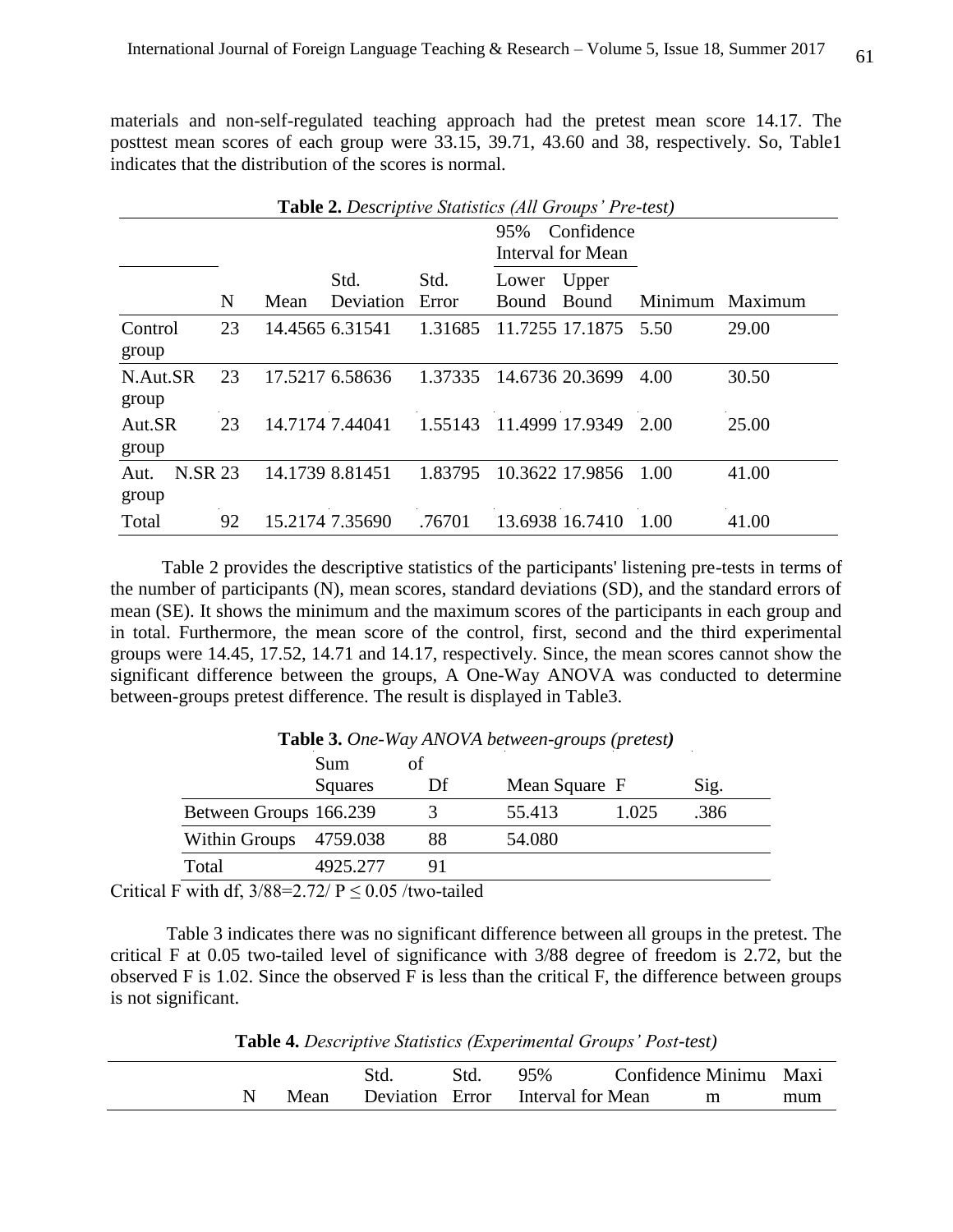|                    |    |         |          |                 |                   | Upper   |       |       |
|--------------------|----|---------|----------|-----------------|-------------------|---------|-------|-------|
|                    |    |         |          |                 | Lower Bound Bound |         |       |       |
| Control group      | 23 | 33.1522 | 11.28196 | 2.35245 28.2735 |                   | 38.0309 | 4.00  | 47.00 |
| N.Aut.SR group 23  |    | 39.7174 | 7.36519  | 1.53575 36.5324 |                   | 42.9023 | 24.50 | 52.50 |
| Aut.SR group       | 23 | 43.6087 | 5.79568  |                 | 1.20848 41.1025   | 46.1149 | 30.00 | 53.50 |
| Aut. N.SR group 23 |    | 38.0000 | 7.88699  |                 | 1.64455 34.5894   | 41.4106 | 26.50 | 50.00 |
| Total              | 92 | 38.6196 | 9.01628  | .94001          | 36.7523           | 40.4868 | 4.00  | 53.50 |

 Table 4 provides the descriptive statistics of the participants' listening posttests in terms of the number of participants (N) which is 23, mean scores, standard deviations (SD), and the standard errors of mean (SE). The minimum and the maximum scores of the participants in each group and in total are shown in Table 4 Furthermore, the mean score in the control, first, second and the third experimental groups were 33.15, 39.71, 43.60 and 38, respectively. Since, the mean scores cannot show the significant difference between the groups, A One-Way ANOVA was conducted to determine between-groups posttest difference. The result is displayed in Table 5.

| <b>Lable 5.</b> One-Way ANOVA between groups (positest) |          |                                                                                                                                                                                                                                                                                                                                    |               |       |      |  |  |  |  |  |
|---------------------------------------------------------|----------|------------------------------------------------------------------------------------------------------------------------------------------------------------------------------------------------------------------------------------------------------------------------------------------------------------------------------------|---------------|-------|------|--|--|--|--|--|
|                                                         | Sum      | οť                                                                                                                                                                                                                                                                                                                                 |               |       |      |  |  |  |  |  |
|                                                         | Squares  | Df                                                                                                                                                                                                                                                                                                                                 | Mean Square F |       | Sig. |  |  |  |  |  |
| Between Groups 1296.576                                 |          | 3                                                                                                                                                                                                                                                                                                                                  | 432.192       | 6.234 | .001 |  |  |  |  |  |
| <b>Within Groups</b>                                    | 6101.109 | 88                                                                                                                                                                                                                                                                                                                                 | 69.331        |       |      |  |  |  |  |  |
| Total                                                   | 7397.685 | 91                                                                                                                                                                                                                                                                                                                                 |               |       |      |  |  |  |  |  |
| $\sim$ $\sim$                                           |          | $\mathbf{1}$ $\mathbf{1}$ $\mathbf{0}$ $\mathbf{0}$ $\mathbf{0}$ $\mathbf{0}$ $\mathbf{0}$ $\mathbf{0}$ $\mathbf{0}$ $\mathbf{0}$ $\mathbf{0}$ $\mathbf{0}$ $\mathbf{0}$ $\mathbf{0}$ $\mathbf{0}$ $\mathbf{0}$ $\mathbf{0}$ $\mathbf{0}$ $\mathbf{0}$ $\mathbf{0}$ $\mathbf{0}$ $\mathbf{0}$ $\mathbf{0}$ $\mathbf{0}$ $\mathbf{$ |               |       |      |  |  |  |  |  |

|  | Table 5. One-Way ANOVA between groups (posttest) |  |  |
|--|--------------------------------------------------|--|--|
|--|--------------------------------------------------|--|--|

Critical F with df,  $3/88=2.72 / P \le 0.05 /$  two-tailed

Table 5 shows that the observed F is 6.23 at 0.05 two-tailed level of significance with the 3/88 degree of freedom. The critical F at 0.05 two-tailed level of significance is 2.72 This is less than the observed F (6.23). So, the difference between groups is indicates highly significant. The significant difference shows that the treatment was effective. Table 4.5 showed that there is a significant difference, but does not show that which group was more significant than the others. In order to see the amount of improvement of each group, the researcher conducted a Post-hoc Scheffe test. The following table (Post-hoc Scheffe test) was obtained by analyzing the data. Table 6 displays the result of Post-hoc Scheffe test.

|  |  |  |  |  |  | Table 6. Post- hoc Scheffe test, multiple comparisons (post-test) |  |
|--|--|--|--|--|--|-------------------------------------------------------------------|--|
|--|--|--|--|--|--|-------------------------------------------------------------------|--|

|                 |       |                  | Mean           |       |       | 95% Confidence Interval            |                    |  |
|-----------------|-------|------------------|----------------|-------|-------|------------------------------------|--------------------|--|
| (1)             |       |                  | Differenc Std. |       | Lower |                                    |                    |  |
| <b>VAR00001</b> |       | $(J)$ VAR00001 e |                | Error |       | Sig. Bound                         | <b>Upper Bound</b> |  |
|                 |       |                  | $(I-J)$        |       |       |                                    |                    |  |
| Control         |       | N.Aut.SR         |                |       |       | $-6.56522$ 2.45535 .075 $-13.5639$ | 4334               |  |
| group           | group |                  |                |       |       |                                    |                    |  |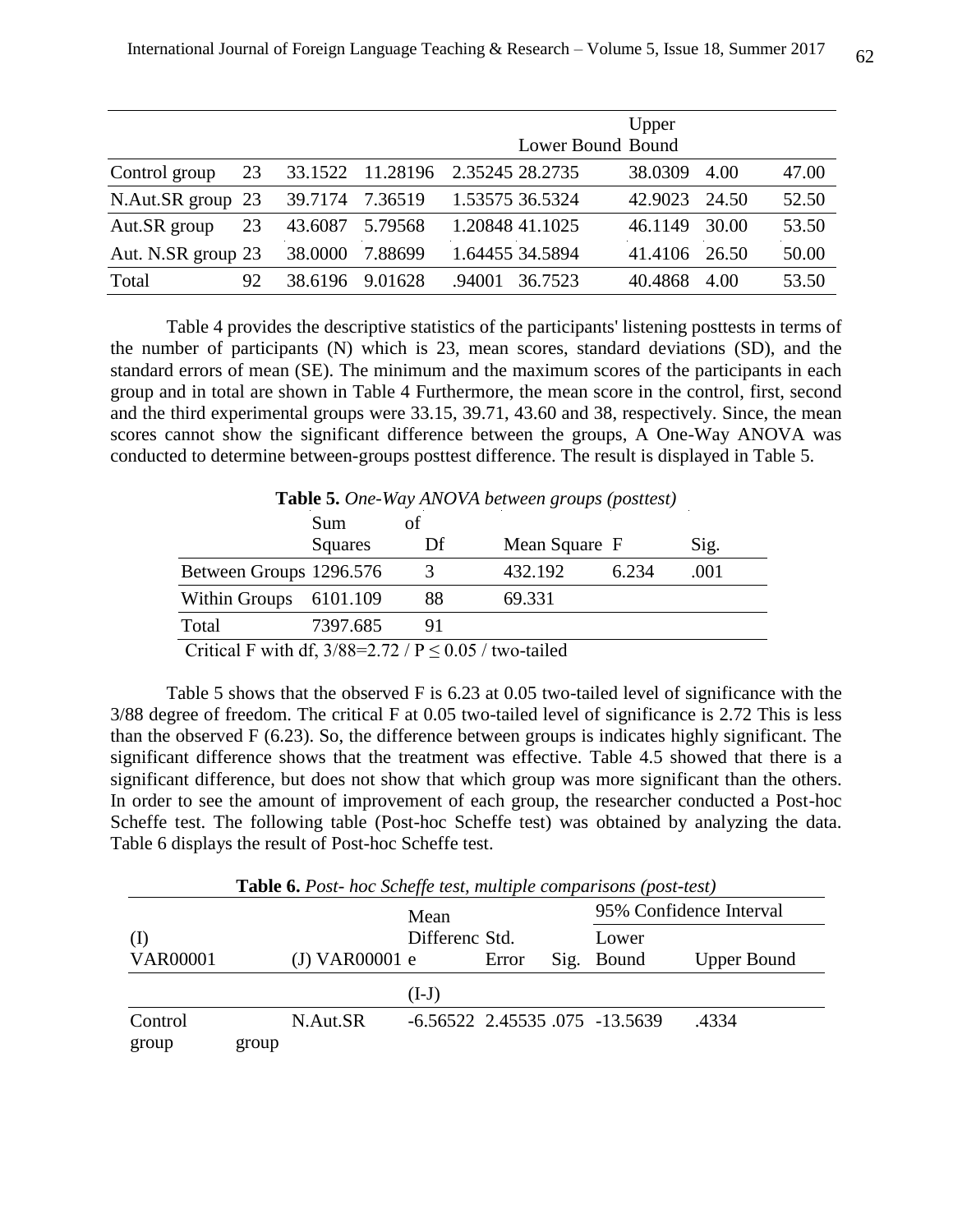|                            |       | Aut.SR group | 10.45652                                   |  | 2.45535 .001 -17.4552               | $-3.4579$ |
|----------------------------|-------|--------------|--------------------------------------------|--|-------------------------------------|-----------|
|                            | group | Aut.         |                                            |  | N.SR -4.84783 2.45535 .280 -11.8465 | 2.1508    |
| N.Aut.SR                   |       |              | Control group 6.56522 2.45535 .075 -.4334  |  |                                     | 13.5639   |
| group                      | group | Aut.         |                                            |  | SR -3.89130 2.45535 .477 -10.8900   | 3.1073    |
|                            | group | Aut.         | N.SR 1.71739 2.45535 .921 -5.2813          |  |                                     | 8.7160    |
| <b>SR</b><br>Aut.<br>group |       |              | Control group 10.45652 2.45535 .001 3.4579 |  |                                     | 17.4552   |
|                            | group | N.Aut.       | SR 3.89130 2.45535 .477 -3.1073            |  |                                     | 10.8900   |
|                            | group | Aut.         | N.SR 5.60870 2.45535 .165 -1.3900          |  |                                     | 12.6073   |
| N.SR<br>Aut.               |       |              | Control group 4.84783 2.45535 .280 -2.1508 |  |                                     | 11.8465   |
| group                      | group | Non.Aut      | SR-1.71739 2.45535 .921 -8.7160            |  |                                     | 5.2813    |
|                            | group | Aut.         | SR. -5.60870 2.45535 .165 -12.6073         |  |                                     | 1.3900    |
|                            |       |              |                                            |  |                                     |           |

<sup>\*.</sup> The mean difference is significant at the 0.05 level.

Table 6 shows that the treatment in all groups was effective and the participants improved their lexical segmentation in listening comprehension. However, the experimental group's difference which received authentic materials and self-regulated teaching was more significant than of the others' in comparison with the control group. The other groups did not show significant difference with the control group. As Table 6 shows, the most significant group is the one which received authentic materials and self-regulated teaching. The result of the next group's performance which used non-authentic materials and self-regulated teaching approach was also significant. Then, the group which used authentic materials and non-self-regulated teaching approach was significant and the less significant group was the control group (non-self-regulated with non-authentic).

**Table 7.** *One-Sample Kolmogorov-Smirnov Test (checklists of two self-regulated group)*

|                                   |                   | Self-<br>Checking<br>Aut. | Self-<br>Checking<br>Non-Aut. | Self-<br>Efficacy<br>Aut. | Self-Efficacy-<br>Non-Aut. |
|-----------------------------------|-------------------|---------------------------|-------------------------------|---------------------------|----------------------------|
| $\mathbf N$                       |                   | 23                        | 23                            | 23                        | 23                         |
| Normal Parameters <sup>a,,b</sup> | Mean              | 12.0000                   | 15.1896                       | 33.6630                   | 34.6957                    |
|                                   | Std.<br>Deviation | 6.78233                   | .81231                        | 4.73659                   | 3.85899                    |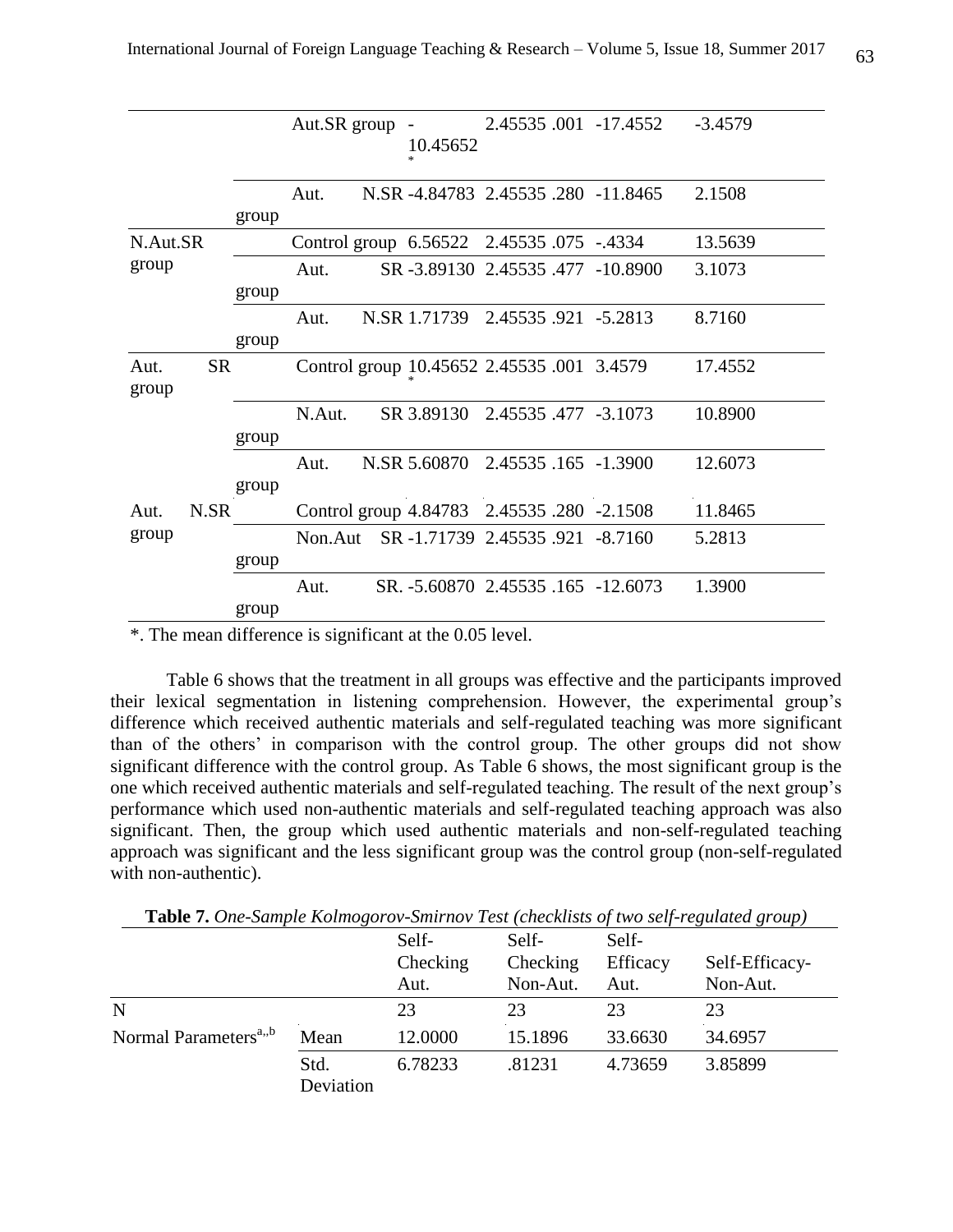| Most<br><b>Differences</b> |  | <b>Extreme Absolute</b> | .074    | .080    | .182    | .126    |
|----------------------------|--|-------------------------|---------|---------|---------|---------|
|                            |  | Positive                | .074    | .080    | .076    | .107    |
|                            |  | Negative                | $-.074$ | $-.060$ | $-.182$ | $-.126$ |
| Kolmogorov-Smirnov Z       |  | .354                    | .383    | .874    | .603    |         |
| Asymp. Sig. (2-tailed)     |  |                         | 1.000   | .999    | .429    | .860    |

a. Test distribution is Normal.

b. Calculated from data.

 Table 7 indicates that the distribution of the scores is normal. The One-Sample Kolmogorov-Smirnov Test was used since the total numbers of each group participants were 23 persons. In the case of having less than 30 participants in each group, One-Sample Kolmogorov-Smirnov Test should be used to calculate the normality of the test.

 The former tables indicated that the group receiving self-regulated teaching with nonauthentic materials showed the most significant difference between the pre-test and the posttest. So, it can justify that the treatment was effective. In order to see which component of the SR approach (self-checking and self-efficacy) was effective, the researcher employed an Independent Samples *t*-test for groups which received self-regulated teaching to see which component of SR that the teaching approach was based on was significant. The results of the descriptive statistics are shown in the next table.

| $\cdot$           |    |               |                 |                 |
|-------------------|----|---------------|-----------------|-----------------|
|                   |    |               | Std.            |                 |
| <b>VAR00001</b>   | N  | Mean          | Deviation       | Std. Error Mean |
| SC-Non-Aut        | 23 |               | 12.0000 6.78233 | 1.41421         |
| SC-Aut            | 23 | 15.1896.81231 |                 | .16938          |
| <b>SE-Non-Aut</b> | 23 | 15.1896.81231 |                 | .16938          |
| SE-Aut            | 23 |               | 34.6957 3.85899 | .80465          |

**Table 8.** *Descriptive statistic (checklists of two self-regulated group)*

Table 8 indicates the number of participants in the two groups which had eight sessions of self-regulatory treatment with the self-efficacy and the self-checking components. The obtained data of the self-checking and the self-efficacy of each group were compared by Independent Samples *t*-test in Table 9. However, Table 8 presents the descriptive statistic of the Independent Samples *t*-test regarding the number of participants, each group mean scores and the standard deviations. The means show that the self-efficacy of the group which received self-regulatory teaching with authentic materials was more than of the group which received self-regulated teaching with non-authentic materials and more than their self-checking. Furthermore, the table shows that the means of the self-efficacy of each group is more than the means of this responses to the self-checking items of the checklist.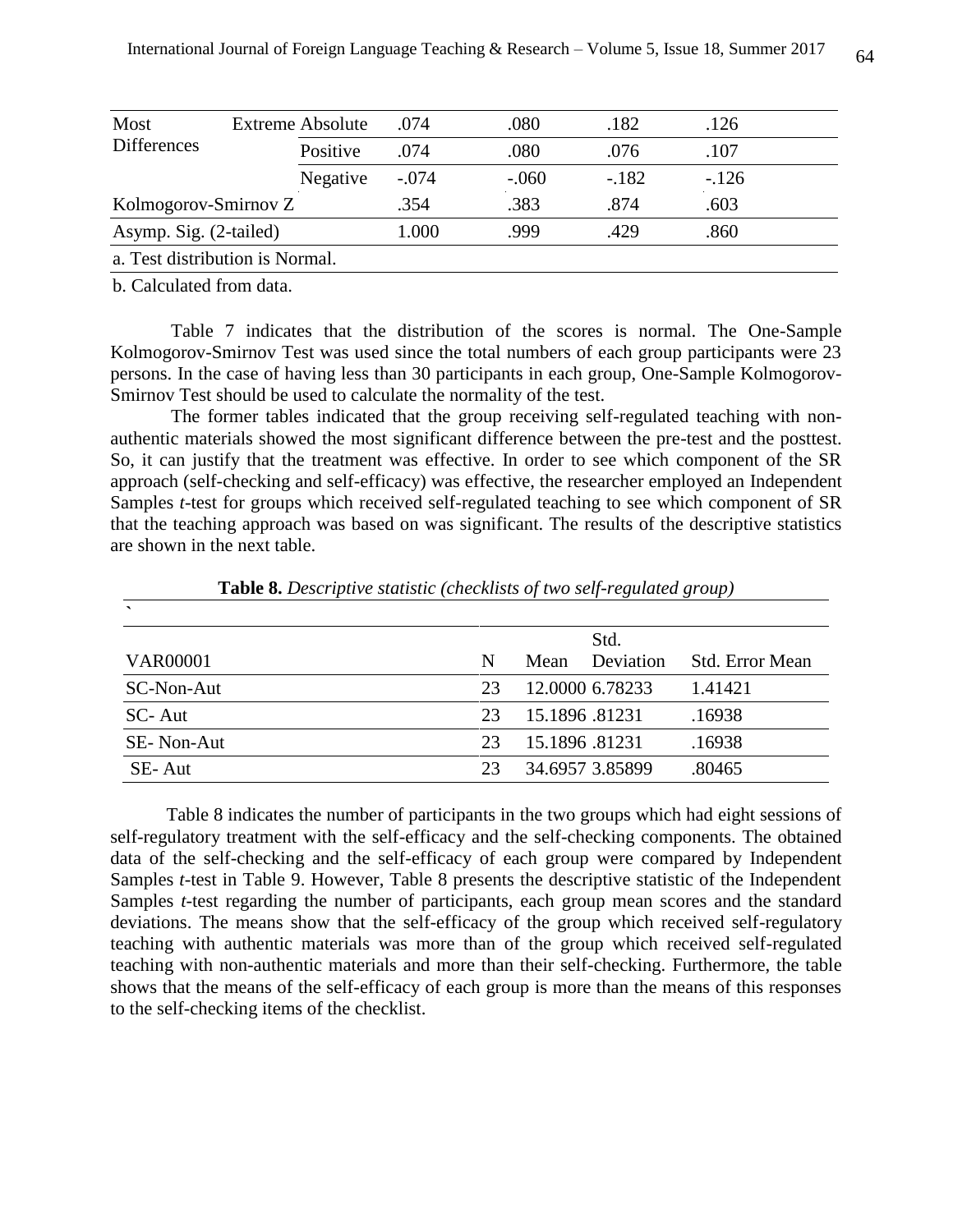|                       | <b>Table 9.</b> Independent Samples t-Test (checklists of two self-regulated group) |                  | Levene's         |              |                 |                              |                          |                                                 |                          |
|-----------------------|-------------------------------------------------------------------------------------|------------------|------------------|--------------|-----------------|------------------------------|--------------------------|-------------------------------------------------|--------------------------|
|                       |                                                                                     |                  | Test for         |              |                 |                              |                          |                                                 |                          |
|                       |                                                                                     |                  | Equality         |              |                 |                              |                          |                                                 |                          |
|                       |                                                                                     |                  | of               |              |                 |                              |                          |                                                 |                          |
|                       |                                                                                     |                  | Variance         |              |                 |                              |                          |                                                 |                          |
|                       |                                                                                     |                  | S                |              |                 | t-test for Equality of Means |                          |                                                 |                          |
|                       |                                                                                     |                  |                  |              |                 |                              |                          | 95% Confidence<br>Interval of the<br>Difference |                          |
|                       |                                                                                     |                  |                  |              |                 | Mean<br>Differenc            | Std.<br>Error<br>Differe |                                                 |                          |
|                       |                                                                                     |                  | $\mathbf{F}$     | T            | df              | e                            | nce                      | Lower                                           | Upper                    |
|                       | SCG1 Equal<br>assumed                                                               | variances 50.431 |                  | $-2.239$     | 44              | $-3.18957$                   |                          | 1.42432 -6.06009                                | $\overline{a}$<br>.31904 |
| SC-<br>G2             | Equal variances not<br>assumed                                                      |                  |                  | $-2.239$     | 22.631          | $-3.18957$                   |                          | 1.42432 -6.13866                                | .24047                   |
| SE-<br>G <sub>1</sub> | Equal<br>assumed                                                                    | variances 47.419 |                  | $-23.722$ 44 |                 | -19.50609.82229              |                          | 21.16330 17.848                                 | 87                       |
| SEG <sub>2</sub>      | Equal variances not<br>assumed                                                      |                  | $-23.722$ 23.946 |              | -19.50609.82229 |                              | 21.20341 17.808          | 76                                              |                          |

Note: G1=Non.Aut. SR G2=Aut.SR

 Table 9 shows the observed *t* is more than the critical t (2.00) with df=44. Therefore, the difference between the groups is significant at  $(p<0.05)$ . Regarding the critical  $t(2.00)$ , the significance of difference between the two groups that received self-regulated way of teaching in terms of self-efficacy is more than the difference between them in terms of self-checking. The means of the descriptive statistics of Tables 8 and 9 show the self-efficacy of the group which received authentic materials and self-regulated teaching are more than the group which received non-authentic materials and self-regulated teaching.

### **Discussion**

 The statistical analysis of the present study shows that self-regulated instruction can improve learners' lexical segmentation of listening comprehension among pre-intermediate EFL learners. Since the two experimental groups receiving the self-regulated teaching showed higher mean scores than the group which received non self-regulated teaching as well as the control group. The two experimental groups receiving the self-regulated instruction with mean scores of 43.6 and 39.7, respectively, showed higher mean scores than the group which received non selfregulated teaching with mean scores of 38. The possible explanation of such a result is that self-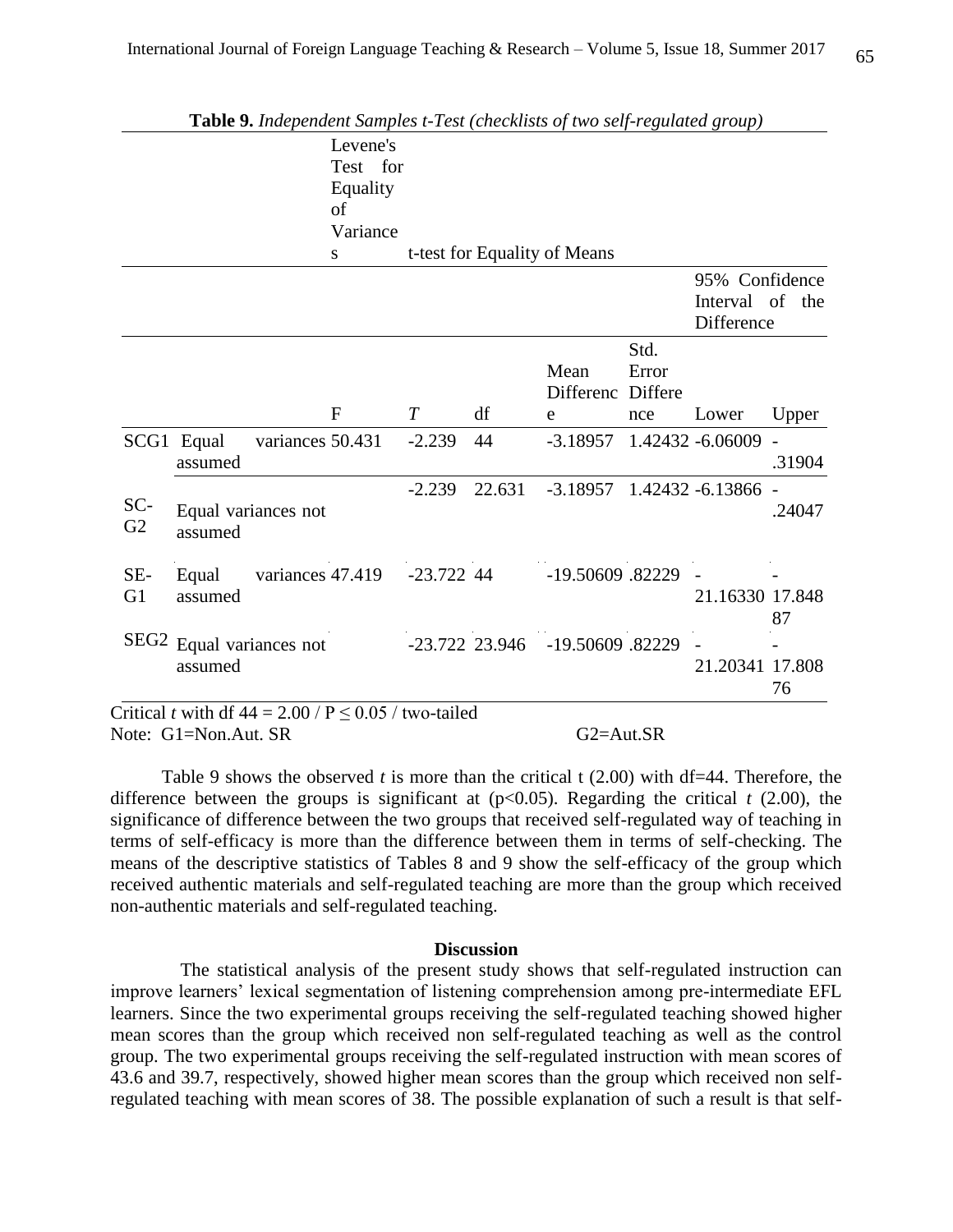regulated instruction can be considered as a tool to equip learners to be autonomous and to improve their performance. The findings of the present study were in line with the results of Fatemi, Alishahi, khorasani, and Seifi's study (2014) who concluded that the participants with high level of self-regulation obtained high listening scores. They stated that self-regulatory approach could increase language achievement of the learners who will learn to govern and control their learning and their listening comprehension process. They added that learners with high level of self-regulation could find appropriate solution while doing a task in a language learning study. They stated that teachers should use self-regulated instruction in order to improve their learners' listening comprehension abilities.

The the analysis of data shows that group two which received self-regulatory approach to teaching along with authentic materials outperformed among two other experimental groups. Group one which received non- authentic materials and self-regulated teaching showed higher mean scores than group three which received authentic materials and non-self-regulated teaching. So, it can be assumed that the authentic materials along with self-regulated teaching can positively affect learners' lexical segmentation of listening comprehension, authentic material in isolation cannot be effective. The results of this study is somehow in the same line with Barekat and Nobakht's conclusion (2014) that authentic materials are more effective than non- authentic materials in improving listening comprehension ability of EFL learners but different in the case that their study did not use a self-regulated teaching. By considering the results of the control and group three, the present study is in line with the following studies such as Ghaderpanahi (2012) who concluded that listening comprehension ability of EFL learners have improved through exposure to authentic materials in class. He mentioned that authentic aural materials should be used at all levels of language instruction and listening comprehension training because the goal of listening is to prepare learners for real life listening outside the classroom.

The results revealed that there are more significant differences between these two groups in terms of self-efficacy than self-checking. The mean score showed that the self-efficacy of group two which received self-regulated teaching with authentic materials was more than group one mean score which received self-regulated teaching with non-authentic materials and also more than their self-checking. The result of this study is in the same line with Shaine (2015) who concluded that self-efficacy is a significant factor that can increase primary school students' achievement. He stated that self-efficacy could be increased through the use of right instruction strategies. He noted the learners who were confident of their performance showed better achievement in learning. As Rahimirad and Zare-ee (2015) mentioned, having high self-efficacy in all language skills including listening comprehension can help learners to increase their achievement and listening comprehension.

#### **Conclusion**

The purpose of the present study was to investigate the effects of a self-regulatory approach through authentic materials on lexical segmentation in listening comprehension. To this end, three experimental groups and one control group were selected. One of the experimental groups which received authentic materials and self-regulated teaching outperformed the others in the posttest and showed higher mean score compared with the other groups. So, authentic materials and self-regulated teaching can be the reasons of priority of this experimental group. The result of the research showed that self-regulated approach positively affected lexical segmentation of listening comprehension as Fatemi, Alishahi, Khorasani and Seifi (2014) stated. They mentioned that self-regulatory approach can increase learners' listening comprehension process. Latifi, Tavakoli and Dabaghi (2014) concluded that teaching listening comprehension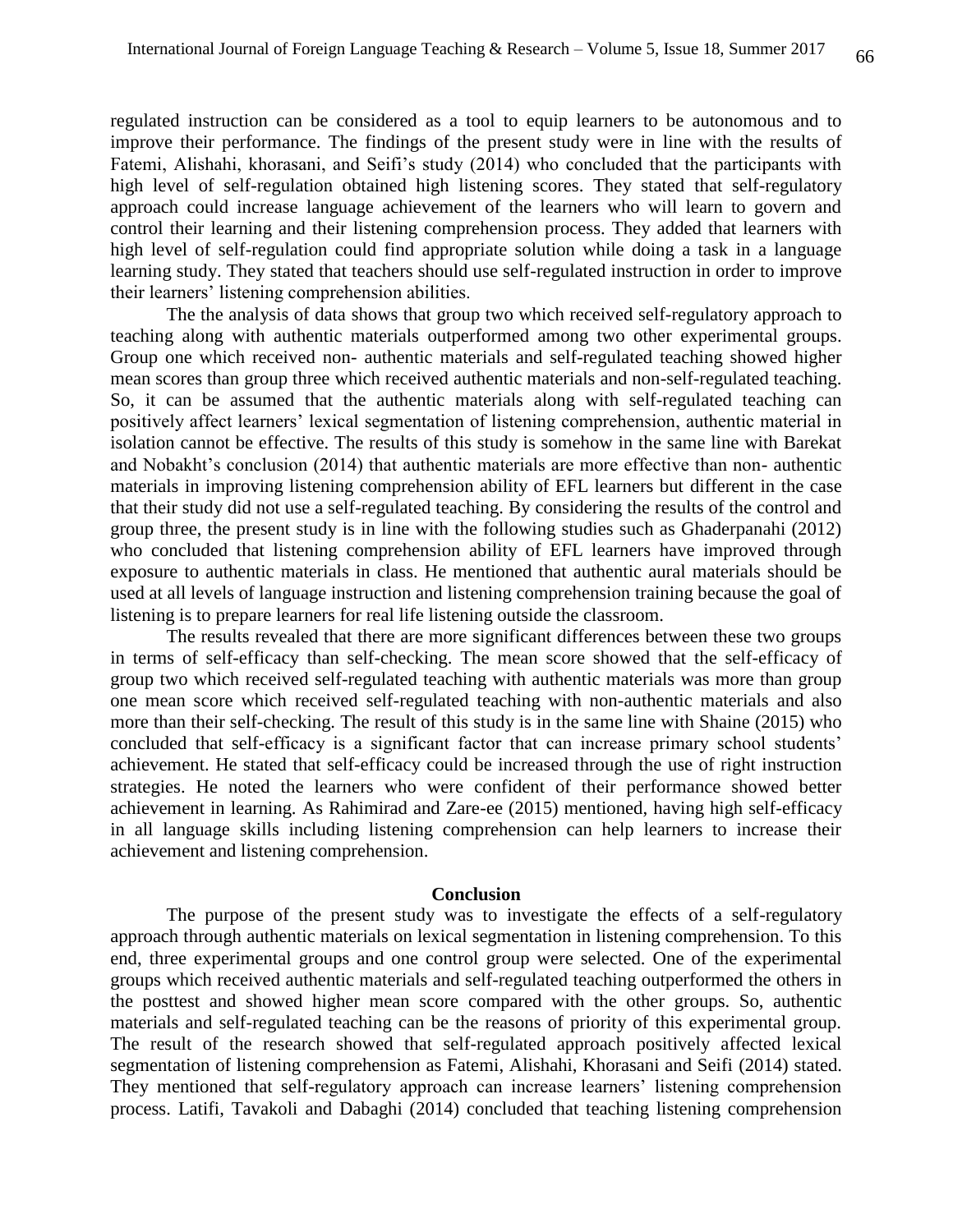through a self-regulated approach increases learners' language achievement. Between the two components of SR which were investigated in the present study, self-efficacy was more effective than self-checking. As Rahimi and Abedi (2014) mentioned self-efficacy is positively related to metacognitive awareness of listening strategies and SR.

The posttest mean scores of the experimental groups and the control group showed that the authentic materials do not remarkably affect the lexical segmentation of listening comprehension of the participants since the mean scores of experimental group two that received self-regulatory teaching with non- authentic materials was the highest among other groups. Then, the mean scores of experimental group one that received self-regulatory teaching with nonauthentic materials was high and finally experimental group three which received non-selfregulatory teaching with authentic materials showed the lowest mean score in comparison with that of the control group. By comparing experimental groups with control group it could be concluded that authentic materials along with self-regulated teaching can be effective.

In short, the results of the study verified that self-regulated approach to teaching through authentic materials can improve learners' lexical segmentation in listening comprehension.

## **References**

Amirian, M. R., Mallahi, O. & Zaghi, D. (2015). The relationship between Iranian EFL learners' self-regulatory vocabulary strategy use and Their Vocabulary Size. *Iranian Journal of Language Teaching Research,* 3(2), 29-46.

Barekat, B. & Nobakht, H. (2014). The effect of authentic and inauthentic materials in cultural awareness training on EFL learners' listening comprehension ability. *Theory and Practice in Language Studies*, 4 (5), 1058-1065.

Eissa, M.A., (2009). The effectiveness of a program based on self-regulated strategy development on the writing skills of writing-disabled secondary school student. *electronic journal of research in educational psychology*,7(1), 5-24.

Fatemi, M. A., Alishahi, M., khorasani, M. & Seifi, M. (2014). The relationship between EFL learners' self-regulation and their listening comprehension*. Australian international academic centre,* 5(4), 198-201.

Ghaderpanahi, L. (2012). Using authentic aural materials to develop listening comprehension in EFL classroom. *English language teaching*, 5(6), 146-459.

Hoyle, R.H. (2010). *Handbook of personality and SR.* United Kingdom: Blackwell Publishing Ltd

Kilic, Z.V. & Ilter, B.G. (2015). The effect of authentic materials on  $12<sup>th</sup>$  grade students' attitudes in EFL classes. *International Association of Research in Foreign Language Education and Applied Linguistics ELT Research Journal, 4 (1), 2-15*

Latifi, M., Tavakoli & M. Dabaghi, A. (2014). The effects of a self-regulatory approach on the listening comprehension achievement of EFL learners. *International journal of research studies in education*, 3(3),67-78.

Mareschal, C., Vandergrift, L. & W. Slater, G. (2007). *Student Perceptions o f a Selfregulatory Approach to Second Language Listening Comprehension Development*. Unpublished doctoral Dissertation, University of Ottawa, Canada.

Pintrich, P.R, & De Groot, E.V, (1990). Motivational and self-regulated learning components of classroom academic performance, *Journal of educational psychology*, 82(1),33- 40.